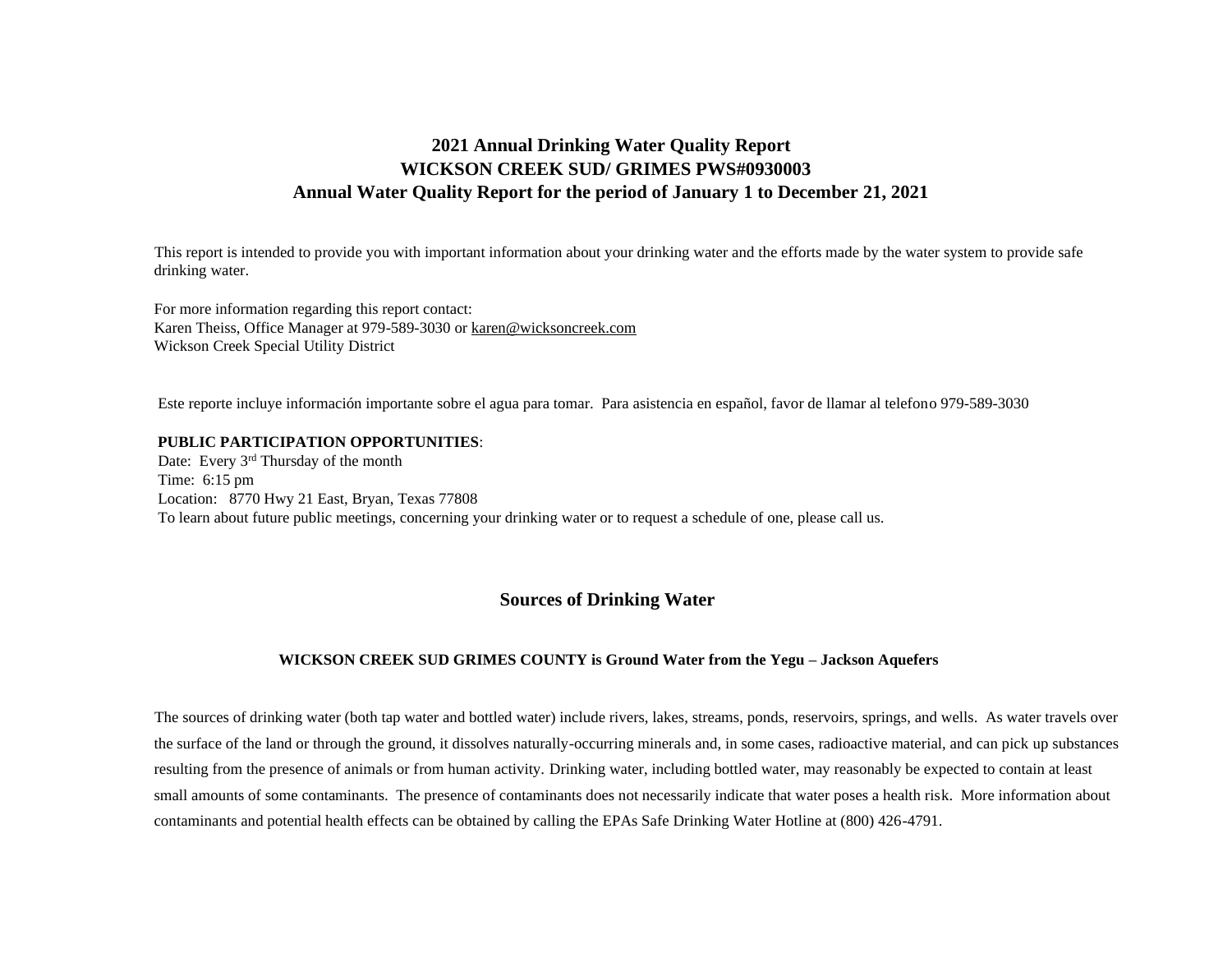Contaminants that may be present in source water include:

- Microbial contaminants, such as viruses and bacteria, which may come from sewage treatment plants, septic systems, agricultural livestock operations, and wildlife.
- Inorganic contaminants, such as salts and metals, which can be naturally-occurring or result from urban storm water runoff, industrial or domestic wastewater discharges, oil and gas production, mining, or farming.
- Pesticides and herbicides, which may come from a variety of sources such as agriculture, urban storm water runoff, and residential uses.
- Organic chemical contaminants, including synthetic and volatile organic chemicals, which are by-products of industrial processes and petroleum production, and can also come from gas stations, urban storm water runoff, and septic systems.
- Radioactive contaminants, which can be naturally-occurring or be the result of oil and gas production and mining activities.

In order to ensure that tap water is safe to drink, EPA prescribes regulations which limit the amount of certain contaminants in water provided by public water systems. FDA regulations establish limits for contaminants in bottled water which must provide the same protection for public health.

Contaminants may be found in drinking water that may cause taste, color, or odor problems. These types of problems are not necessarily causes for health concerns. For more information on taste, odor, or color of drinking water, please contact the system's business office.

You may be more vulnerable than the general population to certain microbial contaminants, such as Cryptosporidium, in drinking water. Infants, some elderly, or immunocompromised persons such as those undergoing chemotherapy for cancer; persons who have undergone organ transplants; those who are undergoing treatment with steroids; and people with HIV/AIDS or other immune system disorders, can be particularly at risk from infections. You should seek advice about drinking water from your physician or health care providers. Additional guidelines on appropriate means to lessen the risk of infection by Cryptosporidium are available from the Safe Drinking Water Hotline (800-426-4791).

If present, elevated levels of lead can cause serious health problems, especially for pregnant women and young children. Lead in drinking water is primarily from materials and components associated with service lines and home plumbing. We are responsible for providing high quality drinking water, but we cannot control the variety of materials used in plumbing components. When your water has been sitting for several hours, you can minimize the potential for lead exposure by flushing your tap for 30 seconds to 2 minutes before using water for drinking or cooking. If you are concerned about lead in your water, you may wish to have your water tested. Information on lead in drinking water, testing methods, and steps you can take to minimize exposure is available from the Safe Drinking Water Hotline or at [http://www.epa.gov/safewater/lead.](http://www.epa.gov/safewater/lead)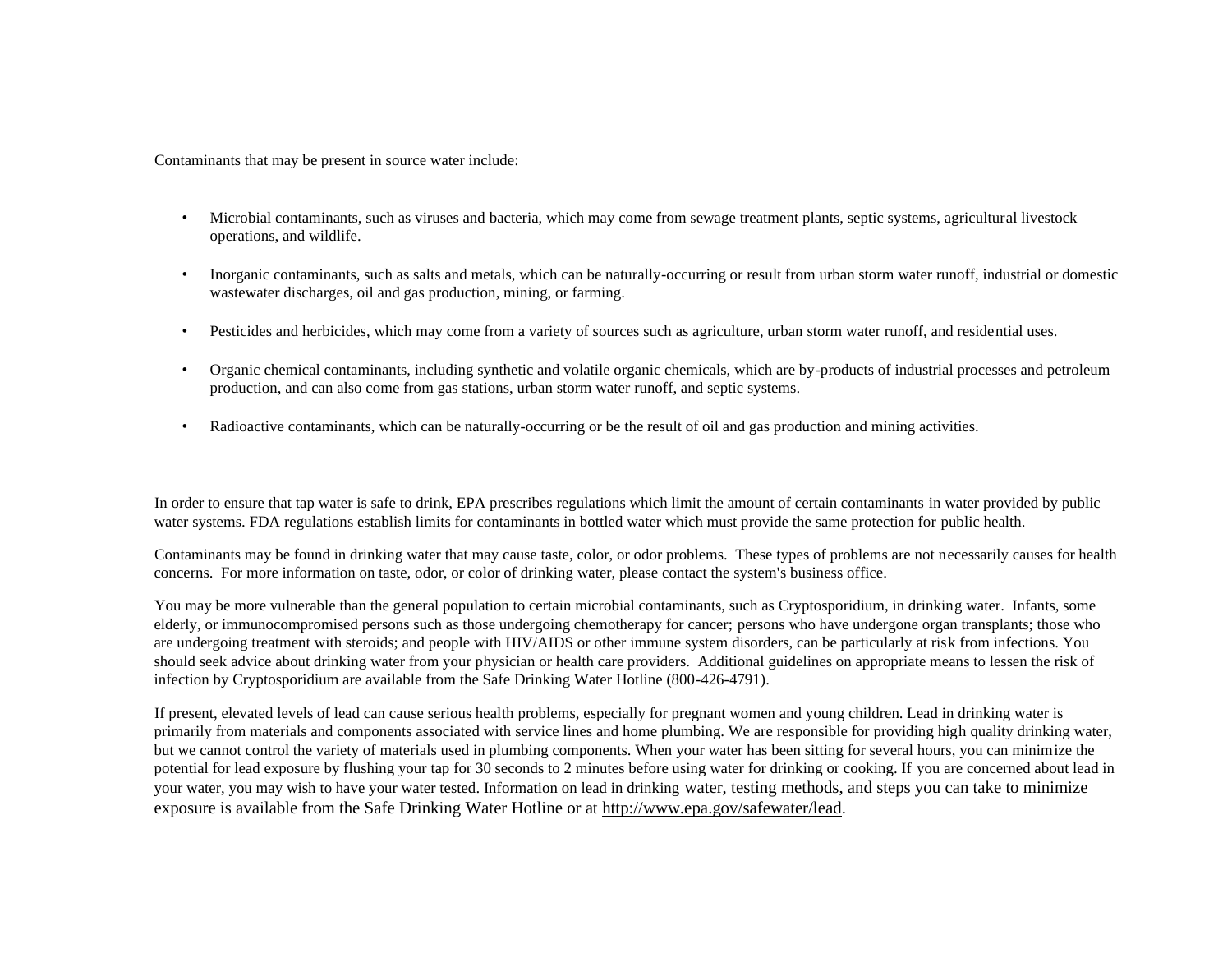#### **Information about Source Water Assessments**

Wickson Creek SUD Grimes County purchases water from Wickson Creek SUD Brazos County. Wickson Creek SUD Brazos County provides purchased ground water from the Carrizo-Wilcox and the Sparta Aquifers located in Brazos County, Bryan Texas.

The TCEQ completed an assessment of your source water and results indicate that some of the sources are susceptible to certain contaminants. The sampling requirements for your water system are based on this susceptibility and previous sample data. Any detections of these contaminants may be found in this Consumer Confidence Report. For more information on source water assessment and production efforts at our system contact Karen Theiss at 979-589-3030. For more information about your sources of water, please refer to the Source Water Assessment Viewer available at the following URL: [https://www.tceq.texas.gov/gis/swaview.](https://www.tceq.texas.gov/gis/swaview) Further details about sources and source-water assessments are available in Drinking Water Watch at URL: [http://](http://dww2.tceq.texas.gov/DWW/)**[dww2.tceq.texas.gov](http://dww2.tceq.texas.gov/DWW/)**[/DWW/](http://dww2.tceq.texas.gov/DWW/) 

| Definitions                                        | The following tables contain scientific terms and measures, some of which may require explanation.                                                                                                                                                                       |
|----------------------------------------------------|--------------------------------------------------------------------------------------------------------------------------------------------------------------------------------------------------------------------------------------------------------------------------|
| <b>Action Level:</b>                               | The concentration of a contaminant which, if exceeded, triggers treatment or other requirements which a water system must follow.                                                                                                                                        |
| <b>Action Level Goal (ALG):</b>                    | The level of a contaminant in drinking water below which there is no known or expected risk to health. ALG's allow for a margin of safety.                                                                                                                               |
| Avg:                                               | Regulatory compliance with some MCLs are based on running annual average of monthly samples.                                                                                                                                                                             |
| <b>Level 1 Assessment:</b>                         | A Level 1 assessment is a study of the water system to identify potential problems and determine (if possible) why total coliform bacteria have been found in our<br>water system.                                                                                       |
| <b>Level 2 Assessment:</b>                         | A Level 2 assessment is a very detailed study of the water system to identify potential problems and determine (if possible) why an E. coli MCL violation as occurred<br>and / or why total coliform bacteria have been found in our water system on multiple occasions. |
| <b>Maximum Contaminant Level or MCL:</b>           | The highest level of a contaminant that is allowed in drinking water. MCLs are set as close to the MCLGs as feasible using the best available treatment technology.                                                                                                      |
| <b>Maximum Contaminant Level Goal or MCLG:</b>     | The level of a contaminant in drinking water below which there is no known or expected risk to health. MCLGs allow for a margin of safety.                                                                                                                               |
| Maximum residual disinfectant level or MRDL:       | The highest level of a disinfectant allowed in drinking water. There is convincing evidence that addition of a disinfectant is necessary for control of microbial<br>contaminants.                                                                                       |
| Maximum residual disinfectant level goal or MRDLG: | The level of a drinking water disinfectant below which there is no known or expected risk to health. MRDLGs do not reflect the benefits of the use of disinfectants to<br>control microbial contaminants.                                                                |
| <b>MFL</b>                                         | million fibers per liter (a measure of asbestos)                                                                                                                                                                                                                         |
| mrem:                                              | Millirems per year (a measure of radiation absorbed by the body)                                                                                                                                                                                                         |
| na:                                                | not applicable.                                                                                                                                                                                                                                                          |
| <b>NTU</b>                                         | nephelometric turbidity units (a measure of turbidity)                                                                                                                                                                                                                   |
| pCi/L                                              | picocuries per liter (a measure of radioactivity)                                                                                                                                                                                                                        |
| ppb:                                               | micrograms per liter or parts per billion - or one ounce in 7,350,000 gallons of water.                                                                                                                                                                                  |
| ppm:                                               | milligrams per liter or parts per million - or one ounce in 7,350 gallons of water.                                                                                                                                                                                      |
| ppt                                                | parts per trillion, or nanograms per liter (ng/L)                                                                                                                                                                                                                        |
| ppq                                                | parts per quadrillion, or picograms per liter $(pg/L)$                                                                                                                                                                                                                   |
| <b>Treatment Technique or TT:</b>                  | A required process intended to reduce the level of a contaminant in drinking water.                                                                                                                                                                                      |